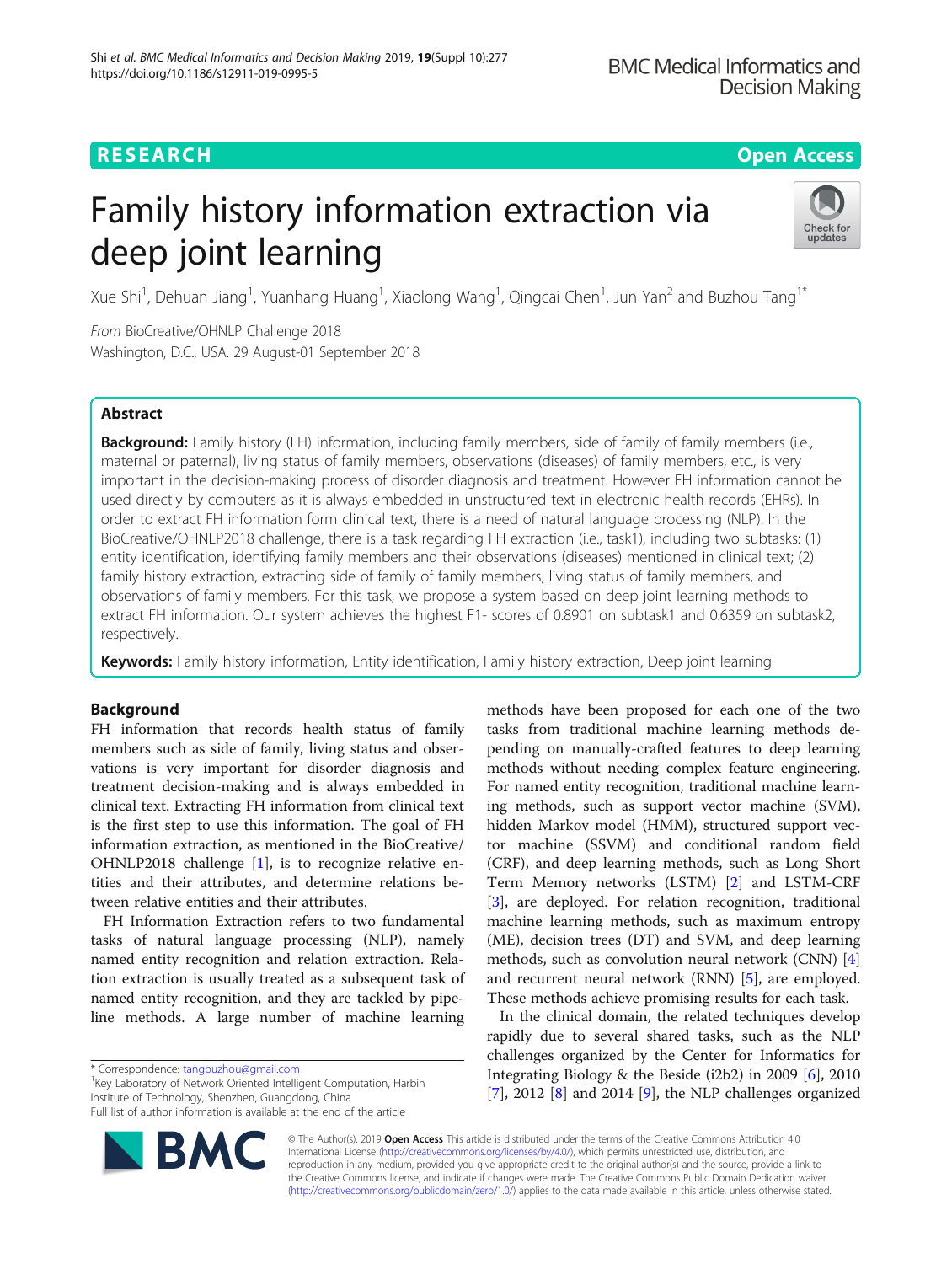by SemEval in 2014 [[10](#page-5-0)], 2015 [[11](#page-5-0)] and 2016 [\[12](#page-5-0)], and the NLP challenges organized by ShARe/CLEF in 2013 [[13\]](#page-5-0) and 20[14](#page-5-0) [14]. Machine learning methods mentioned above have been adopted for clinical entity recognition and relation extraction.

When named entity recognition and relation extraction are tackled separately in pipeline methods, it is impossible to avoid propagating errors in named entity recognition to relation extraction without any feedback, which is called error propagation [\[15](#page-5-0)]. To avoid error propagation, a few number of joint learning methods have been proposed. Early joint learning methods combine the models for the two subtaks through various constraints such as integer linear progamming [\[16](#page-5-0), [17](#page-5-0)]. Recently, deep learning methods have been introduced to tackle joint learning tasks by sharing parameters in a unified neural network framework, such as [\[15](#page-5-0), [18](#page-5-0)].

In this paper, we propose a deep joint learning method for the FH information extraction task (i.e., task 1) of the BioCreative/OHNLP2018 challenge (called BioCreative/ OHNLP2018-FH). The method is derived from Miwa et al.'s method [\[18\]](#page-5-0) by replacing the tree-structured LSTM by a common LSTM for relation extraction and adding a combination coefficient to adjust two subtasks. Experiments results show that our proposed system achieve an F1- score of 0.8901 on entity identification and an F1 score of 0.6359 on family history extraction, respectively.

#### Materials and methods

The proposed deep joint learning method is mainly composed of two parts (as shown in Fig. 1, where 'B-LS' denotes 'B-LivingStutas', and 'B-FM' denotes 'B-Family-Member'.): 1) Entity recognition, which consists of three layers: input layer, Bi-LSTM layer and softmax layer. The input layer gets the word embeddings and part-ofspeech (POS) embeddings of words in a sentence by dictionary-lookup, the Bi-LSTM (Bidirectional LSTM) layer produces sentence representation, that is a sequence of hidden states, and the softmax layer predicts a sequence of labels, each one of which corresponds to a

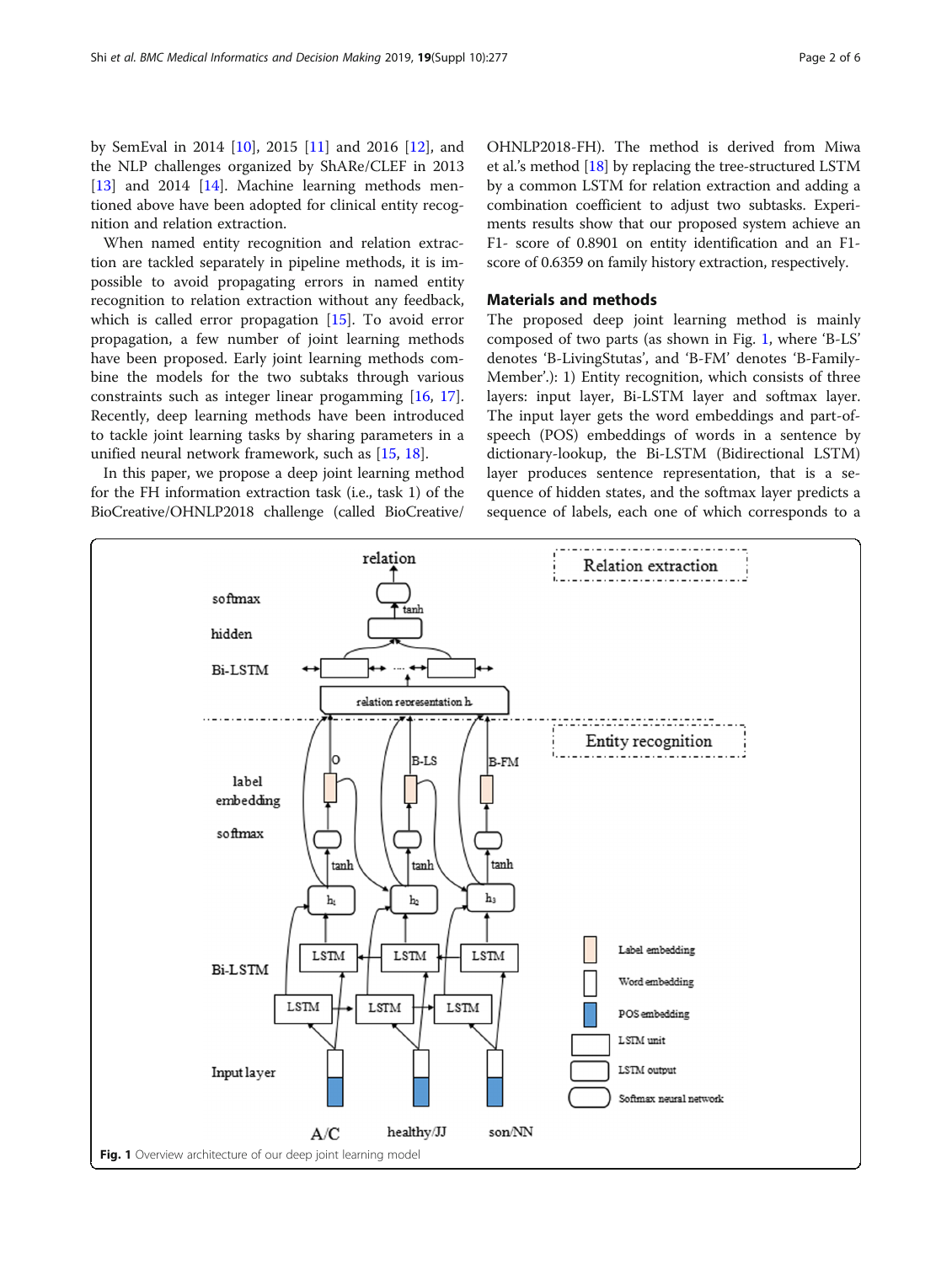<span id="page-2-0"></span>word at the same position. 2) Relation extraction, which also contains three layers. Firstly, the input layer gets word and label embeddings of words. Then, the Bi-LSTM layer represents an entity pair (i.e., a relation candidate) using context between the two entities of the pair and the two entities themselves. Finally, the softmax layer determines whether there is a relation between the two entities of the given entity pair.

#### Dataset

In the OHNLP2018-FH [[1\]](#page-5-0) challenge, three types of FH information embedded in Patient Provide Information (PPI) questionnaires need to be recognized, that is, "FamilyMember" (denoted by FM), "Observation" and "LivingStatus" (denoted by LS), and which FM observations and LSs modify needs to be identified. FMs, including Father, Mother, Sister, Parent, Brother, Grandmother, Grandfather, Grandparent, Daughter, Son, Child, Cousin, Sibling, Aunt and Uncle, fall into three categories: Maternal, Paternal and NA (means unclear), called "side of family". LSs that show health status of FMs have two attributes: "Alive" and "Healthy", each of which is measured by a real-valued score and the total LS score is the alive score times the healthy score. The OHNLP2018-FH challenge organizers provide 149 records manually annotated with family history information, among which 99 records are used as a training set and 50 records as a test set.

#### Entity recognition

We adopt "BIO" to represent the boundaries of each entity, where 'B', 'I' and 'O' denote a token is at the beginning of an entity, inside an entity and outside of an entity, respectively. In this study, we compare two strategies for FH information recognition at different type levels: three types – {FM, Observation, LS} and five types – {Maternal, Paternal, NA, Observation, LS}, where FMs' side of family is directly determined.

#### Input layer

Each token  $w_i$  in a sentence  $w_1w_2...w_n$  is represented by  $x_i$  including word embeddings and corresponding POS embeddings.

#### Bi-LSTM layer

Taking  $x_1x_2...x_n$  as input, the Bi-LSTM layer outputs the sentence representation  $h_1h_2...h_n$ , where  $h_i = [h_{fi}, h_{bi}]$  is the concatenation of the outputs of forward and backward LSTMs at time  $t$ . Take the forward LSTM as an example,  $h_{ft}$  (instead by  $h_t$  in the equation for convenience) is obtained in the following way:

$$
i_{t} = \sigma(W_{i} \cdot [h_{t-1}, x_{t}] + b_{i})
$$
  
\n
$$
f_{t} = \sigma(W_{f} \cdot [h_{t-1}, x_{t}] + b_{f})
$$
  
\n
$$
\widetilde{C}_{t} = \sigma(W_{c} \cdot [h_{t-1}, x_{t}] + b_{c})
$$
  
\n
$$
c_{t} = f_{t} * c_{t-1} + i_{t} * \widetilde{C}_{t}
$$
  
\n
$$
o_{t} = \sigma(W_{o} \cdot [h_{t-1}, x_{t}] + b_{o})
$$
  
\n
$$
h_{t} = o_{t} * \tanh(C_{t})
$$
\n(1)

where  $\sigma$  denotes the element-wise sigmoid function,  $i_t$  is<br>an input gate, f is a forget gate, q is an output gate, c is an input gate,  $f_t$  is a forget gate,  $o_t$  is an output gate,  $c_t$  is a memory cell.  $h$  is a hidden state,  $h$  is a hias. W is a a memory cell,  $h_t$  is a hidden state,  $b_g$  is a bias,  $W_g$  is a weight matrix ( $\sigma \in \{i, f, c\}$ ) g weight matrix  $(g \in \{i, f, c\})$ .

#### Softmax layer

The softmax layer takes the label embeddings at the previous time (denoted by  $l_{t-1}$ ) and the output of Bi-LSTM at current time (i.e.,  $h_t$ ) as input and predicts the label of the current word  $y_t$  as follows:

$$
h_t^{(e)} = \tanh\left(W^{(eh)}[h_t; t_{t-1}] + b^{(eh)}\right) \ny_t = soft \max\left(W^{(e y)}h_t^{(e)} + b^{(e y)}\right)
$$
\n(2)

where  $W$  and  $b$  are weight matrices and bias vectors, respectively.

#### Relation extraction

After FMs, observations and LSs are recognized, the deep joint learning method takes each pair of an FM and an observation or an FM and an LS as a candidate. Given a candidate  $(e1, e2)$ , the corresponding sentence is split into five parts: the three contexts before, between and after the two entities, and the two entities themselves. We take advantages of the two entities and the context between them for relation extraction. Each entity  $e_i$  (*i* = 1, 2) is represented as  $h_{e_i} = \sum_{w_i \in e_i} ([h_t, l_t])$ and the context between the two entities is represented by Bi-LSTM, which takes the sequence of  $h_t$  as input and outputs a sequence of hidden states. In our study, the last two hidden states are concatenated together to represent the context between the two entities, denoted as  $h_{context}$ . Finally,  $h_r = [h_{e_1}, h_{context}, h_{e_2}]$  is fed into a softmax layer for classification.

### Joint learning of entity recognition and relation extraction

We use cross-entropy as loss function,  $L_e$  and  $L_r$  to denote the loss of entity recognition and relation extraction respectively. The joint loss of the two subtasks is:

Table 1 Rules used to determine the LS of an FM

| Alive | Healthy   | LS score |
|-------|-----------|----------|
| No    | $*$       |          |
| Yes   | <b>NA</b> |          |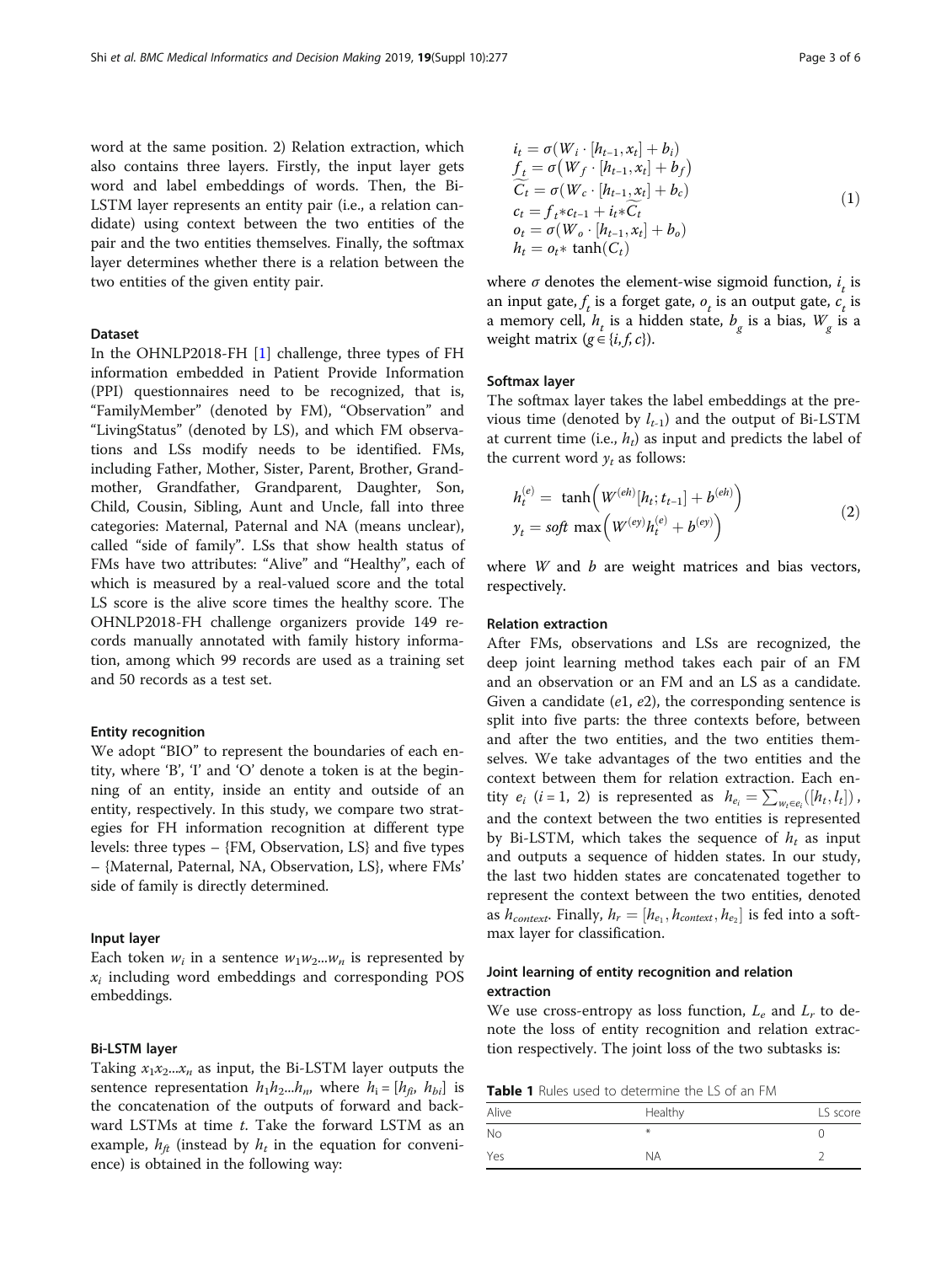Table 2 Hyperparameters used in our experiments

| Hyperparameters                     | Value       |
|-------------------------------------|-------------|
| Dimension of word embeddings        | 50          |
| Dimension of POS embeddings         | 20          |
| Dimension of label embeddings       | 10          |
| Number of ISTM hidden states        | 100         |
| Optimizer                           | SGD         |
| Learning rate                       | 0.005       |
| Dropout rate in entity recognition  | 0.5         |
| Dropout rate in relation extraction | 0.3         |
| Epoch number                        | 20/25       |
| Combination coefficient (a)         | 0.4/0.5/0.6 |

$$
L = \alpha L_e + (1 - \alpha)L_r, 0 < \alpha < 1 \tag{3}
$$

where  $\alpha$  is the combination coefficient. If  $\alpha$  is larger, the influence of entity recognition is greater, otherwise, the influence of relation extraction is greater.

#### Rule-based post processing

We design a rule-based post processing module to make a conversion to the results of entity recognition and relation extraction for evaluation. The post processing module defines specific rules for different cases as follows:

(I) In the case of entity recognition, when using the strategy of three types, FMs' side of family is determined by the rules below:

- (1) If an FM is a first-degree relative, then its side of family is "NA".
- (2) If an family member belongs to section "maternal family history:" or "paternal family history:", then its side of family is maternal or paternal.
- (3) If there is an indicator ("maternal" or "paternal") near an family member, then its side of family is determined by the indicator.
- (4) Otherwise, the side of family of an family member is "NA".

(II) To determine the LS of an FM is "Alive" or "Healthy", we just check whether the recognized LS contains keywords "alive" or "healthy". The total LS score of an FM is further determined according to the following rules listed in Table [1](#page-2-0), where '\*' denotes arbitrary value.

## Results

In this study, the pipeline method that uses the same algorithms as the deep joint learning method for entity recognition and relation extraction separately is used as a baseline. Furthermore, we also investigate the effect of the combination coefficient  $\alpha$ 

#### Experimental settings

We randomly selected 10 records from the training set for model validation when participating the challenge. In this version, we fix some bugs and further update the last model for the challenge on all training set for 5 epoches more. The hyperparameters used in our experiments are listed in Table 2. All embeddings are randomly initialized except the word embeddings, which are initialized by GloVe ([https://nlp.stanford.edu/pro](https://nlp.stanford.edu/projects/glove) [jects/glove\)](https://nlp.stanford.edu/projects/glove). We use NLTK ([https://www.nltk.org\)](https://www.nltk.org) for POS tagging.

#### Evaluation

The performance of all models on both two subtasks of the OHNLP2018-FH challenge is measured by precision (P), recall (R) and F1-score (F1), which are defined as:

$$
P = TP/(TP + FP)
$$
  
\n
$$
R = TP/(TP + FN)
$$
  
\n
$$
F1 = 2 \cdot P \cdot R/(P + R)
$$
\n(4)

where TP, FP and FN denote the number of true positive samples, the number of false positive samples and the number of false negative samples, respectively. We use the tool provided by the organizers [\(https://github.](https://github.com/ohnlp/fh_eval) [com/ohnlp/fh\\_eval\)](https://github.com/ohnlp/fh_eval) to calculate them.

#### Experimental results

As shown in Table 3 (all highest values are higligted in bold), the deep joint learning method achieves higher F1-scores than the pipeline method on FM information recognition because of higher precisions and relation

Table 3 Performance of the pipeline method and the joint method

| Subtask                   | Method   | Three types |        |                | Five types |        |        |
|---------------------------|----------|-------------|--------|----------------|------------|--------|--------|
|                           |          | D           |        | F <sub>1</sub> | D          |        | F1     |
| FM information Extraction | Pipeline | 0.8566      | 0.9100 | 0.8825         | 0.8457     | 0.9183 | 0.8805 |
|                           | Joint    | 0.8775      | 0.9030 | 0.8901         | 0.8617     | 0.9058 | 0.8832 |
| Relation Extraction       | Pipeline | 0.5556      | 0.5773 | 0.5662         | 0.5976     | 0.6247 | 0.6109 |
|                           | Joint    | 0.5654      | 0.5794 | 0.5723         | 0.6327     | 0.6392 | 0.6359 |

All highest values are highlighted in bold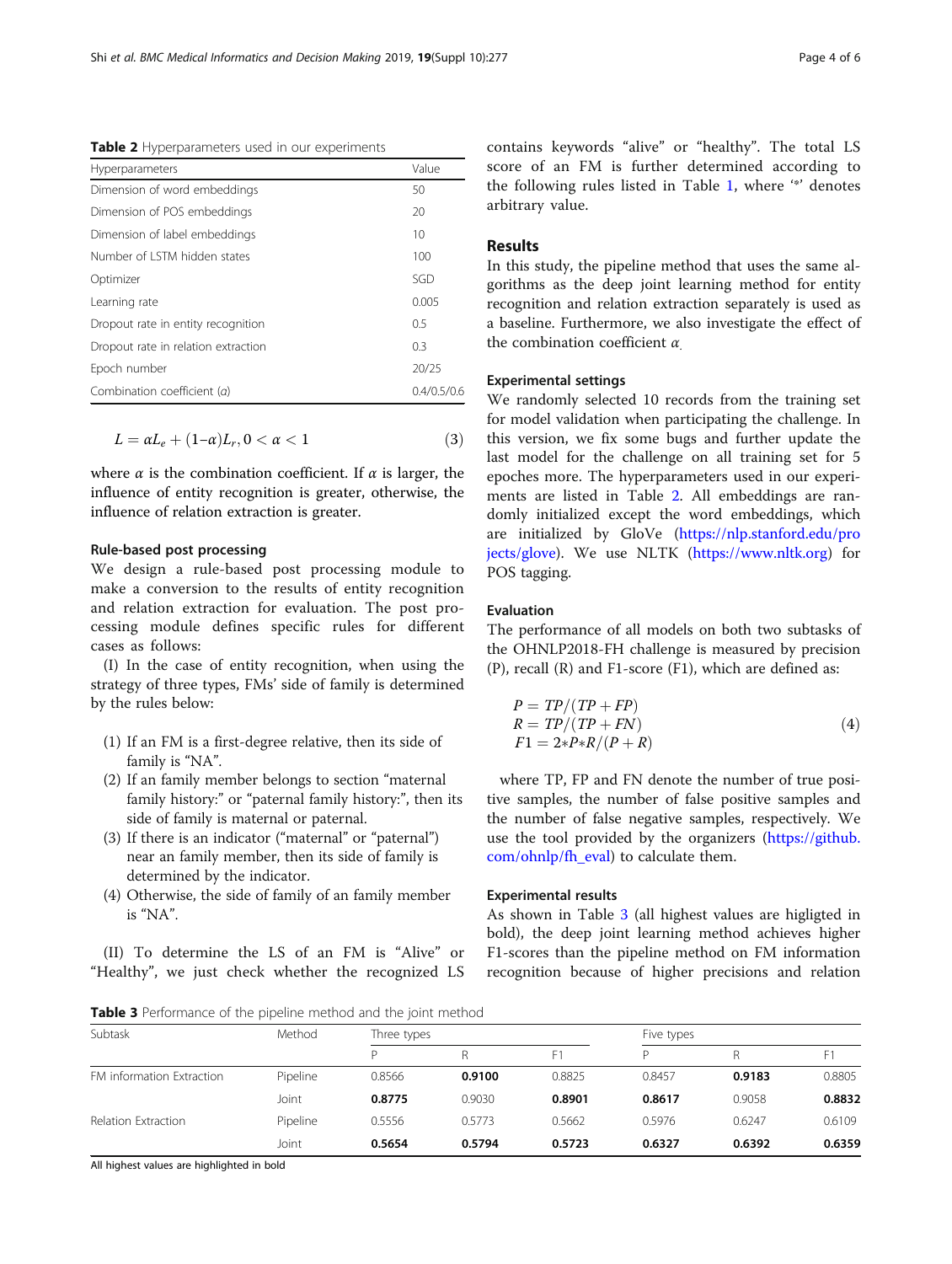| Subtask         | FM information extraction |                |         |          | Relation extraction |                |                    |          |  |
|-----------------|---------------------------|----------------|---------|----------|---------------------|----------------|--------------------|----------|--|
| Combination     |                           | Validation set |         | Test set |                     | Validation set |                    | Test set |  |
| coefficient (a) | 3 types                   | 5 types        | 3 types | 5 types  | 3 types             | 5 types        | 3 types<br>5 types |          |  |
| 0.4             | 0.8743                    | 0.8693         | 0.8825  | 0.8828   | 0.5580              | 0.6978         | 0.4484             | 0.5527   |  |
| 0.5             | 0.8753                    | 0.8718         | 0.8852  | 0.8883   | 0.6316              | 0.6897         | 0.4534             | 0.5372   |  |
| 0.6             | 0.8831                    | 0.8747         | 0.8861  | 0.8839   | 0.5543              | 0.6769         | 0.4356             | 0.5132   |  |

**Table 4** Effect of the combination coefficient ( $a$ ) on the deep joint learning method (F1-score)

All highest values are highlighted in bold

extraction because of higher precisions and recalls. The method, no matter pipeline or joint, when considering three types of FM information performs better than the same method considering five types of FM information on FM informaiton recognition, but worse on relation extraction. The joint method considering three types of FM information achives the highest F1 score of 0.8901 on FM information recognition, higher than the pipeline method considering three types of FM information by 0.76% and the joint method considering five types of FM information by 0.69%. The joint method considering five types of FM information achives the highest F1-score of 0.6359 on relation extraction, higher than the pipeline method considering five types of FM information by 2.5% and the joint learning method considering three types of FM information by 6.31%. It should be noted that the last model for the challenge ranked first on FM information recognition, and the new version achieves higher F1-scores than the best F1-scores reported in the challenge on both FM information recognition and relation extraction.

The effect of the combination coefficient  $(\alpha)$  on the deep joint learning method is shown in Table 4. The deep joint learning method achieves the highest F1 score on FM information recognition when  $\alpha = 0.4$ , and on relation extraction when  $\alpha$  = 0.6.

#### **Discussion**

In this paper, we propose a deep joint learning method for the family history extraction task of the BioCreative/ OHNLP2018 challenge. The deep joint learning method achieves the best F1-score of the BioCreative/ OHNLP2018-FH challenge.

It is easy to understand that the deep joint learning method outperforms the corresponding pipeline method as joint method has ability to make the two subtasks consistent to avoid error propagation existing in pipeline method. For example, in sentence "Leah's father's father, a 72-year-old gentleman, has a pacemaker for Chronic lymphocytic leukemia of very late adult onset.", there is a family member "father's father" with an observation "Chronic lymphocytic leukemia", which are correctly recognized by the joint learning method. However, the pipeline method wrongly recognizes "adult onset" as an observation and leads to a wrong relation between "father's father" and "adult onset",

Although the proposed deep joint learning method shows promising performance, there also are some errors. To analyze error distribution, we look into the performance of the deep learning method on each type of FM information and relation, shown in Table 5. We find that a large number of errors are caused by indirect relatives. For example, in sentence "She reports that her paternal grandmother has seven sisters who also had kidney cancer at unknown ages.", "sisters" are wrongly recognized as the patient's family members with an observation of "kidney cancer", although "sisiters" are sisiters of the patient's paternal grandmother, not the patient. A possible way to solve this problem is to consider relations among relatives in detail.

For further improvement, there may be two directions: 1) developing more better joint deep learning methods such as using Bi-LSTM-CRF for FM information named entity recognition and; 2) Introducing attention mechanism for relation extraction; 2) considering relations among all relatives of patient.

| Table 5 Performance of the deep joint learning method on |  |
|----------------------------------------------------------|--|
| each type of FM information and relation                 |  |

| $\overline{\phantom{a}}$   |                           |        |        |        |
|----------------------------|---------------------------|--------|--------|--------|
|                            | Type                      | P      | R      | F      |
| FM information recognition | FM (Maternal)             | 0.9412 | 0.9552 | 0.9481 |
|                            | FM (Paternal)             | 0.9286 | 0.7800 | 0.8478 |
|                            | FM (NA)                   | 0.8452 | 0.8875 | 0.8659 |
|                            | Observation               | 0.8753 | 0.9146 | 0.8945 |
|                            | $\mathsf{I} \mathsf{S}^a$ | 0.8418 | 0.9116 | 0.8753 |
|                            | Overall                   | 0.8775 | 0.9030 | 0.8901 |
| Relation Extraction        | FM-LS                     | 0.6084 | 0.6273 | 0.6177 |
|                            | FM-Observation            | 0.6451 | 0.6451 | 0.6451 |
|                            | Overall                   | 0.6327 | 0.6392 | 0.6359 |

<sup>a</sup>The results are obtained according to the gold LS mentions, not the gold standard LSs for final evaluation, which are not provided. Therefore, the overall performance on FM information recognition does not cover LS